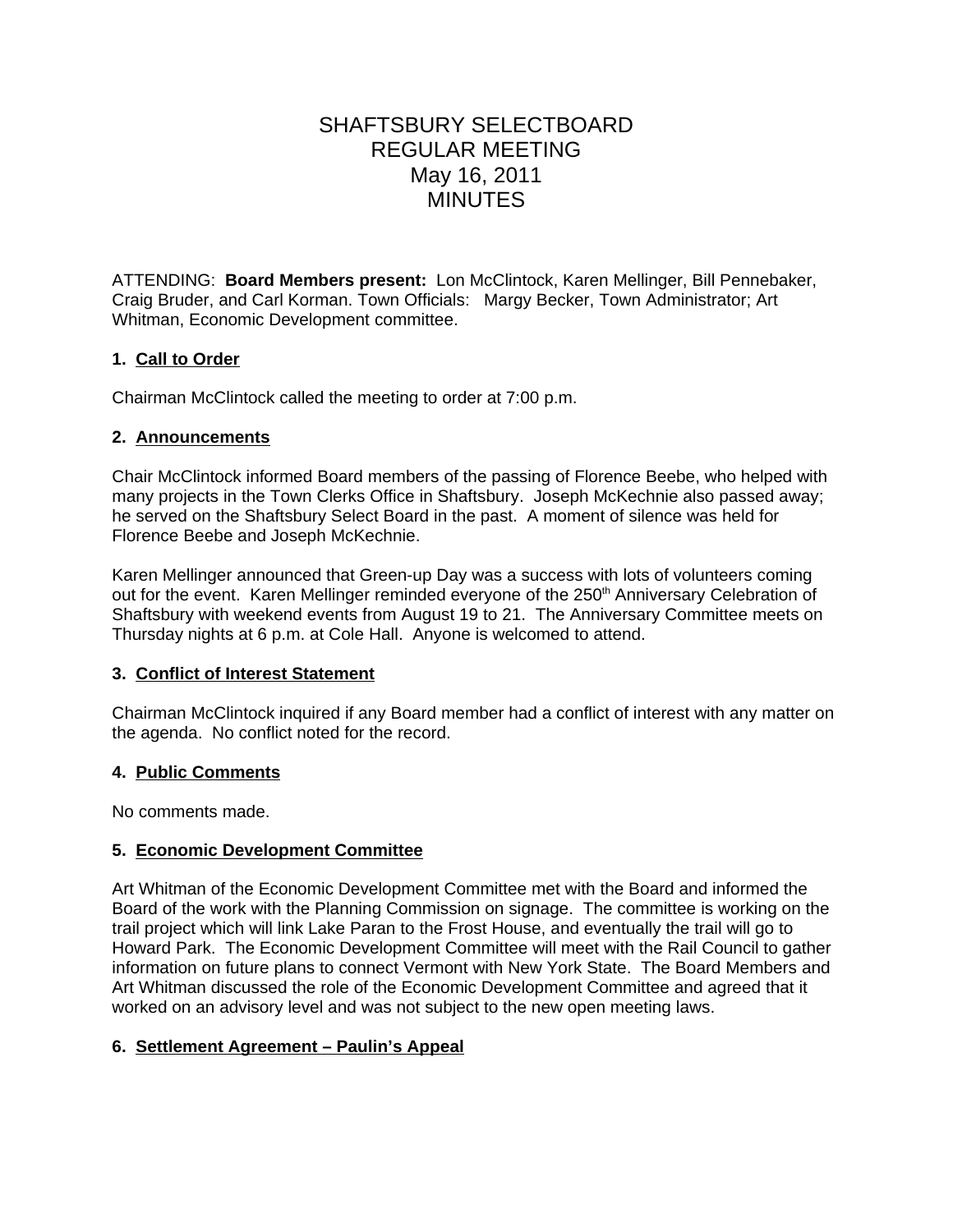The Board Members discussed the DRB's decision regarding signage at Paulin's. There is some signage that predates ordinances, others require permits. The Select Board reviewed and approved the Stipulated Judgment Order. **Craig Bruder made the motion to approve the Settlement Agreement for the Paulin's appeal. Bill Pennebaker seconded. Motion carried 5-0.**

## **7. Financial Reports**

The Town Administrator reported the estimated cash in bank to be \$296,197 with an estimated revenue of \$115,500, with total estimated cash and revenue of \$411,697. There is an estimated \$63,000 in cash (surplus) for June 30, 2011. The Board discussed the use of surplus, should it be used for roads or carried forward.

### **8. Bridge & Highway Standards – Adopt**

The Board discussed the new bridge and highway standards and requirements. Adopting the bridge and highway standards would open up more grant money for the town. The Board requested a meeting with VTrans to better understand the standards. **Bill Pennebaker made the motion to adopt the bridge and highway standards. Craig Bruder seconded. Motion carried unanimously.**

## **9. Salt, Sand, Equipment Storage**

The usage of the land at 83 Buck Hill Road will end on June 30, 2011. The Board discussed sites suited to store the salt, sand, and equipment. There would need to be a power source close to the site. The landfill site was discussed as an option and a Facilities committee meeting will be called. Karen Mellinger and Carl Korman will discuss the landfill site with TAM.

### **10. Current Personnel Policies – Amendment to Retirees Section**

The Board discussed retirees staying on health insurance and whether or not the Town's policy, as written, contradicts Federal Law. Craig Bruder and Margy Becker will contact the insurance agent and investigate the policy and if a COBRA option is provided by BCBS. **Karen Mellinger made the motion to strike under heading,** *UNDER AGE 65 OPTION***, in the first sentence beginning with "as was" to end of sentence and the sentence following; also in the first sentence delete health and change to COBRA. Bill Pennebaker seconded. Motion carried unanimously.**

## **11. Highway Equipment Purchases & Financing**

The Board approved purchases for a dump truck and backhoe. The Board discussed the bids for the dump body. **Craig Bruder made the motion to approve the purchase of the MG body bid by Fairfield for \$51,600. Carl Korman seconded. Motion carried unanimously.**

The Board discussed financing and interest rates with MLC or the Peoples United Bank. Financing with MLC would be \$1200 less than the bank with an interest rate of 3.259%. **Karen Mellinger made the motion to approve MLC financing with a 5 year tax exempt lease-purchase at 3.259% rate and the first payment of \$49,500 due July 15, 2011, followed by four annual payments of \$44,931. Bill Pennebaker seconded. Motion carried unanimously.**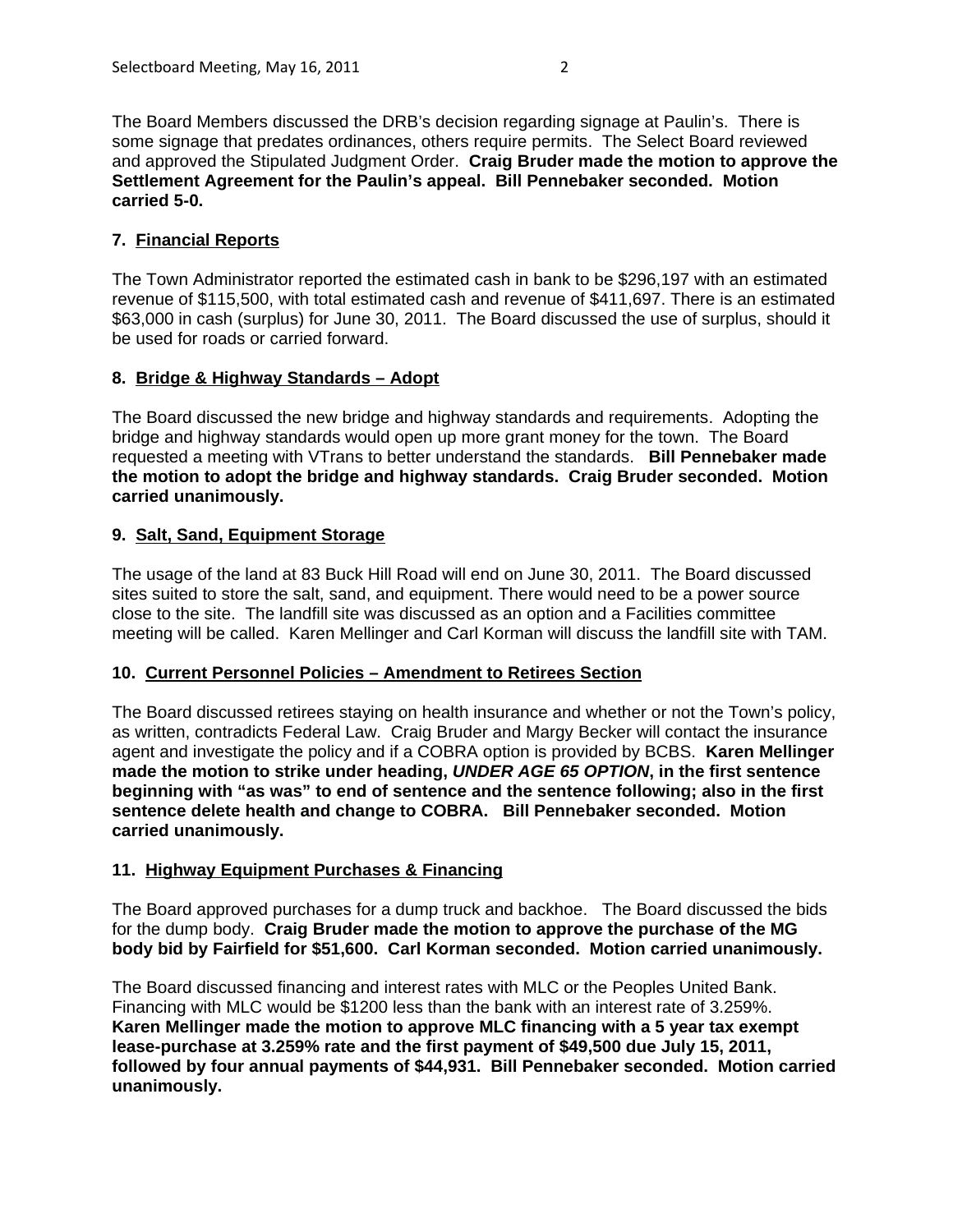## **12. Shires Corridor Management Plan – Letter of Support**

**Craig Bruder made the motion to approve the letter of support for the Shires Corridor management plan. Bill Pennebaker seconded. Motion carried unanimously.**

#### **13. Town Administrator Report**

Bids are due May  $24<sup>th</sup>$  for Landfill and roadside mowing and  $2011-12$  heating fuels. The Energy Block Grant is being closed out.

The animal control officer has the unlicensed dog list for 2010. There are 85 unlicensed dogs on the 2011 List. The 2011 call list will be split amongst the Board Members.

Interviewing for the Road Foreman opening has started.

Household Hazardous Waste Day was successful. There is a need to educate the public as to what is considered hazardous waste.

Margy Becker is trouble-shooting the used oil collection issue and is waiting for a lab report. July  $1<sup>st</sup>$  is the date for the State to begin electronic waste (e-waste) disposal sites.

The parks are operational, but there is nobody to open or close Howard Park.

Long-time users of Howard Park proposed volunteer work instead of the \$200 maintenance fee. The Cole Hall network was hacked into; Network support came and a new security package is in place.

The new dog ordinance and winter parking ordinance are in place.

### **14 Other Business**

A Water Board meeting regarding the budget will be held June 20, 2011 at 6 p.m. TAM has filed for certification of a compost site off 7A in Shaftsbury. The annual BCRC meeting will be held on May 26<sup>th</sup>.

### **15. Approval of Minutes**

Minutes tabled.

### **16. Approval of Warrants**

CHECK WARRANT #W48 IN THE AMOUNT OF \$25,494.61. **Karen Mellinger made the motion to approve check warrant #W48 in the amount of \$25,494.61. Carl Korman seconded. Motion carried unanimously.** 

RETIREMENT WARRANT #W46R IN THE AMOUNT OF \$92.91. **Karen Mellinger made the motion to approve retirement warrant #W46R in the amount of \$92.91. Craig Bruder seconded. Motion carried unanimously.** 

PAYROLL WARRANT PR#45 IN THE AMOUNT OF \$5,924.22. **Karen Mellinger made the motion to approve payroll warrant PR#45 in the amount of \$5,924.22. Carl Korman seconded. Motion carried unanimously.** 

#### **17. Personnel Matter-Executive Session**

Tabled until next meeting.

### **18. Adjournment**